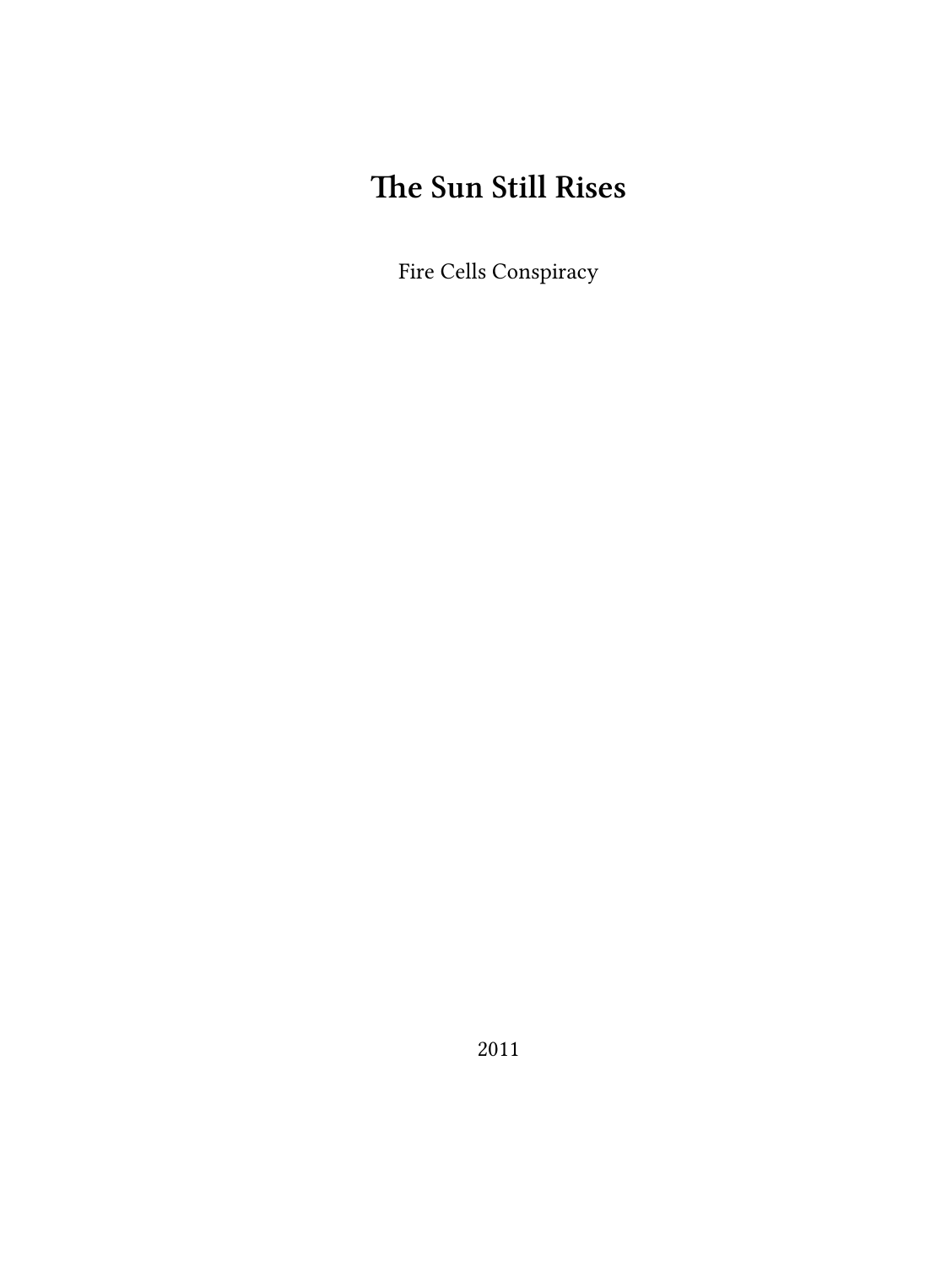## **Contents**

| 5. The First Phase of the Conspiracy and the Proposal for the "New Conspiracy" 7 |  |
|----------------------------------------------------------------------------------|--|
|                                                                                  |  |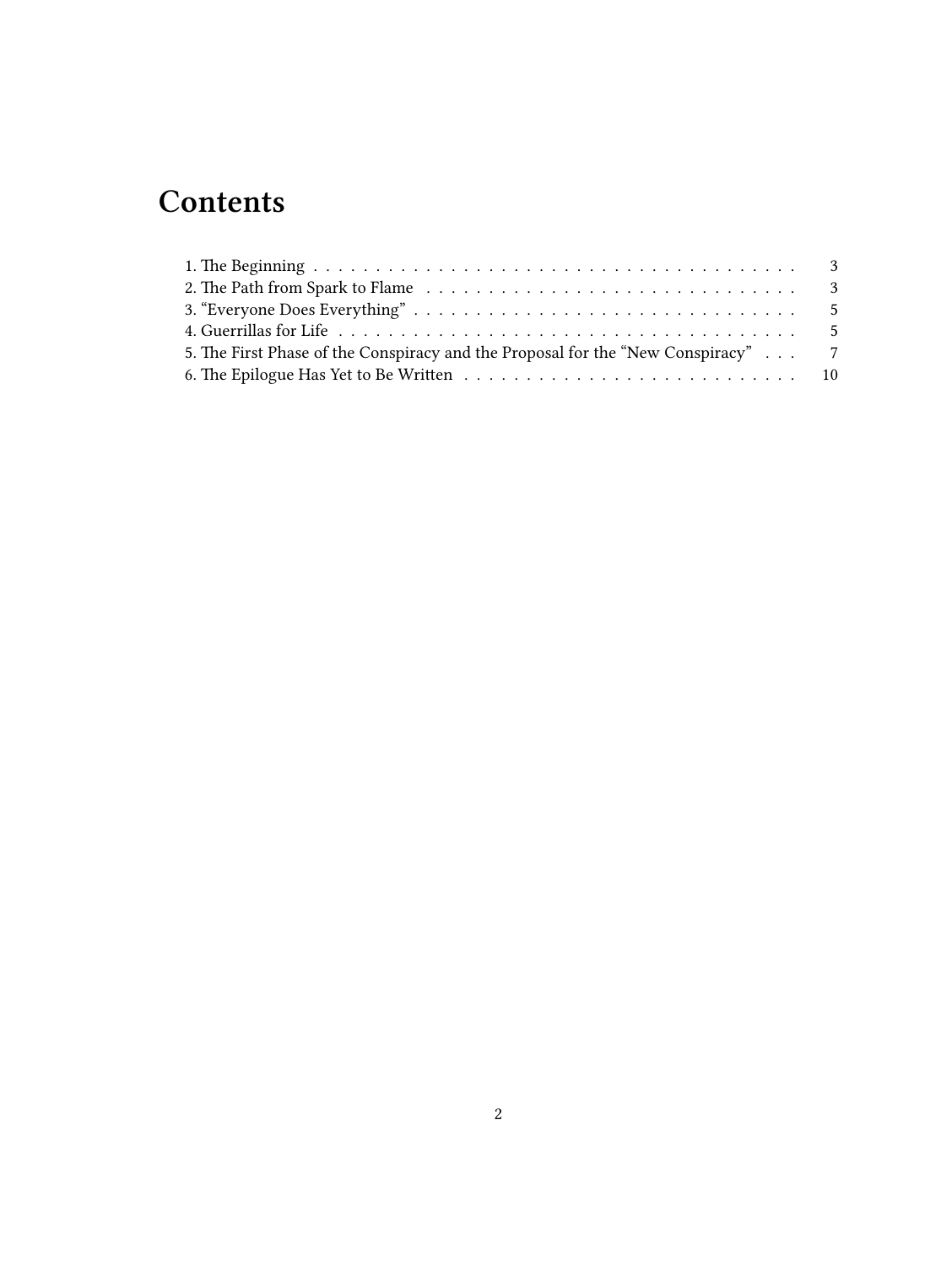Knowledge chooses its project, each project is new and chooses its moments, each moment is new, but simultaneously emerges from the memory of all the moments that existed before

— The Interior of the Absolute

#### <span id="page-2-0"></span>**1. The Beginning**

The *Fire Cells Conspiracy revolutionary organization* didn't begin its activity from out of nowhere. It wasn't as if a straight line had cut through space and time. It was a future crying out from the past. *The Conspiracy comprised a collective synthesis, connecting the backgrounds and viewpoints of all who participated in it and drawing valuable conclusions from past experiences of subversive projects and attacks we took part in.*

It represented our desire to take a step further, not to climb some ladder of informal hierarchy that fetishizes violence and its methods, but to simply advance, move forward, and explore new perspectives, making the shift from a "bunch of friends" to an organization, from the sporadic to the consistent, from the spontaneous to the strategic.

Along the way, we assumed a critical stance toward the past, but we never went out of our way to be hostile. We are anarchy's misfits, born from its potent moments and gaping voids. Additionally, the goal of critique and self-critique is not to put an end to something, but just the opposite: it's an aspiration to evolve something. The fact that we're not going to elaborate a corresponding critical review right now doesn't mean we're afraid to recognize our mistakes. Rather, it's because that kind of examination is better served by distance and cool nerves than by impulse.

During no phase of our brief, intense history did we lose our collective memory of the anarchist milieu we come from. We also feel we discovered something we have in common with comrades who began the struggle before us, engaged in their own battles, were arrested and imprisoned, but never lowered their heads. We discovered the unrepentant passion for revolution that connects histories and realities of struggle from different decades in a shared context of individual and collective liberation.

In that context, we forged our own alphabet. Speaking the language of *direct action*, we openly raised the issue of creating organized infrastructure. As anarchists, we often distance ourselves from the concept of organization because we equate it with hierarchy, roles, specialization, "you must," and obligations. However, words acquire the meanings given by the people who use them. *As the Fire Cells Conspiracy, we stormed into battle over the meaning of revolutionary anarchist organization.*

## <span id="page-2-1"></span>**2. The Path from Spark to Flame**

From the very beginning, we rejected the idea of a centralist model and chose to start from the basis of individual initiatives that wanted to collectivize. *What emerged during organizational meetings were issues of coherence, consistency, individual and collective responsibility, and direct action as a means of transforming our words into deeds.* At group meetings, each comrade had the opportunity to propose a plan of attack, thereby opening up a debate on planning, timing,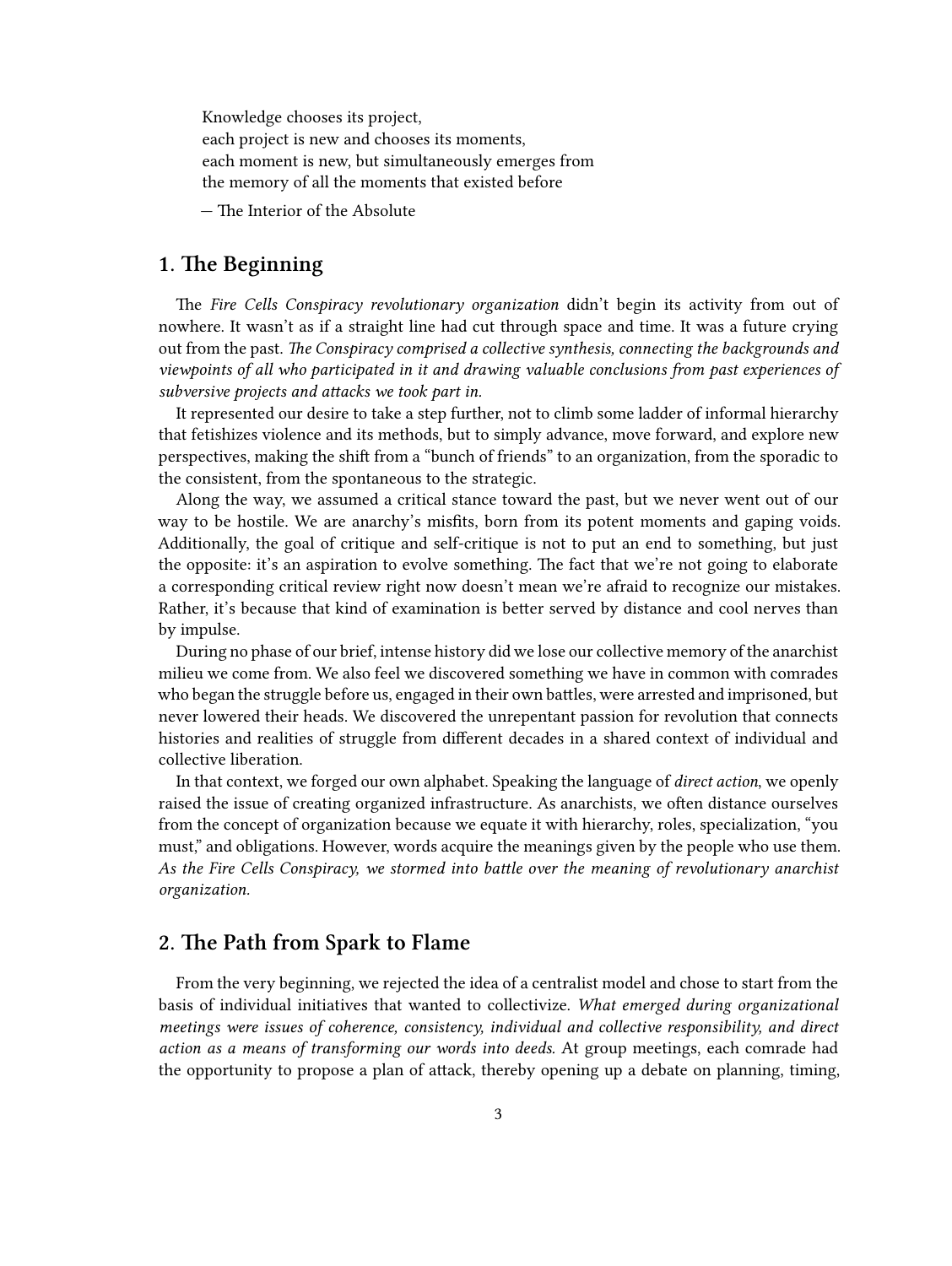political analysis, and operational problems posed by a given target's location. During these discussions, there was no guarantee that we would reach agreement. Opposing arguments sometimes developed into a powerful dialectic, especially regarding the *strategy and prioritization of timing,* and quite often there was more than one proposal, so we then had to choose which we were going to select and which we were going to keep in "storage" to be refined in the future. It was a process that allowed us to open our minds; broaden our horizons; learn from one another's different experiences; vigorously defend our opinions; figure out how to recognize our mistakes; understand the concept of shaping something together; become conscious of the need for strategy; and — most important of all — *create relationships not in the name of some "professional" revolutionary goal, but based on friendship, true comradeship, and real solidarity.*

We love what we do because it contains our entire essence. *Therefore, the "Conspiracy" isn't just all of us together, it's also each one of us apart.* Even in cases when there wasn't collective agreement on a particular action, we didn't resort to "begging" from the prevailing democratic majority. Instead, the minority of comrades who insisted on carrying out the attack took the autonomous initiative to move forward with their choice. That happened in parallel with the rest of the collective, which supported them at specific times if necessary, naturally playing a part in our overall organization.

That's why a number of communiqués were signed by groups (Nihilist Faction, Breath of Terror Commando, Terrorist Guerrilla Unit) that arose out of each separate initiative. During the second phase, after reaching agreement, whether as the entire collective or as a separate initiative, we planned the attack. Each one of us contributed our knowledge; information was culled from newspapers, magazines, and the Internet; the area where the action was to take place was reconnoitered and mapped; the approach to and withdrawal from the target was laid out (avoiding cameras and police checkpoints), including alternate routes in case something unexpected happened, and of course keeping in mind the eventuality of a confrontation with the pigs. There were also support groups, "hideouts," ways of asking for help, etc. (In a future manual, we will analyze and explain our experiences, which are related to how we perceive what is going on while an attack is being carried out.)

During the third phase (which was never far removed from the initial proposal about target selection), we worked on the text of the communiqué. When a topic was suggested (for example, attacking the police), the comrade who made the proposal argued for its content. Then a discussion began, during which each person fleshed out the concept, expressed disagreements, pointed out problems, and offered other ways to approach the topic. As soon as the debate finished, no matter how many meetings were needed to finish it, the collective brought together the central themes of all the meetings and shaped the main axes around which the communiqué would be written. The writing of a communiqué on a specific topic was usually shared out among those who wanted the responsibility, and after it was written, we got together to read it and make corrections, additions, and final touches. If the communiqué was connected to a separate initiative, then the comrades involved in that separate initiative were responsible for writing it.

The same process held for our Thessaloniki comrades, and when we collaborated as the Athens-Thessaloniki Fire Cells Conspiracy, comrades from both cities coordinated those actions based on principles of mutual aid and comradeship.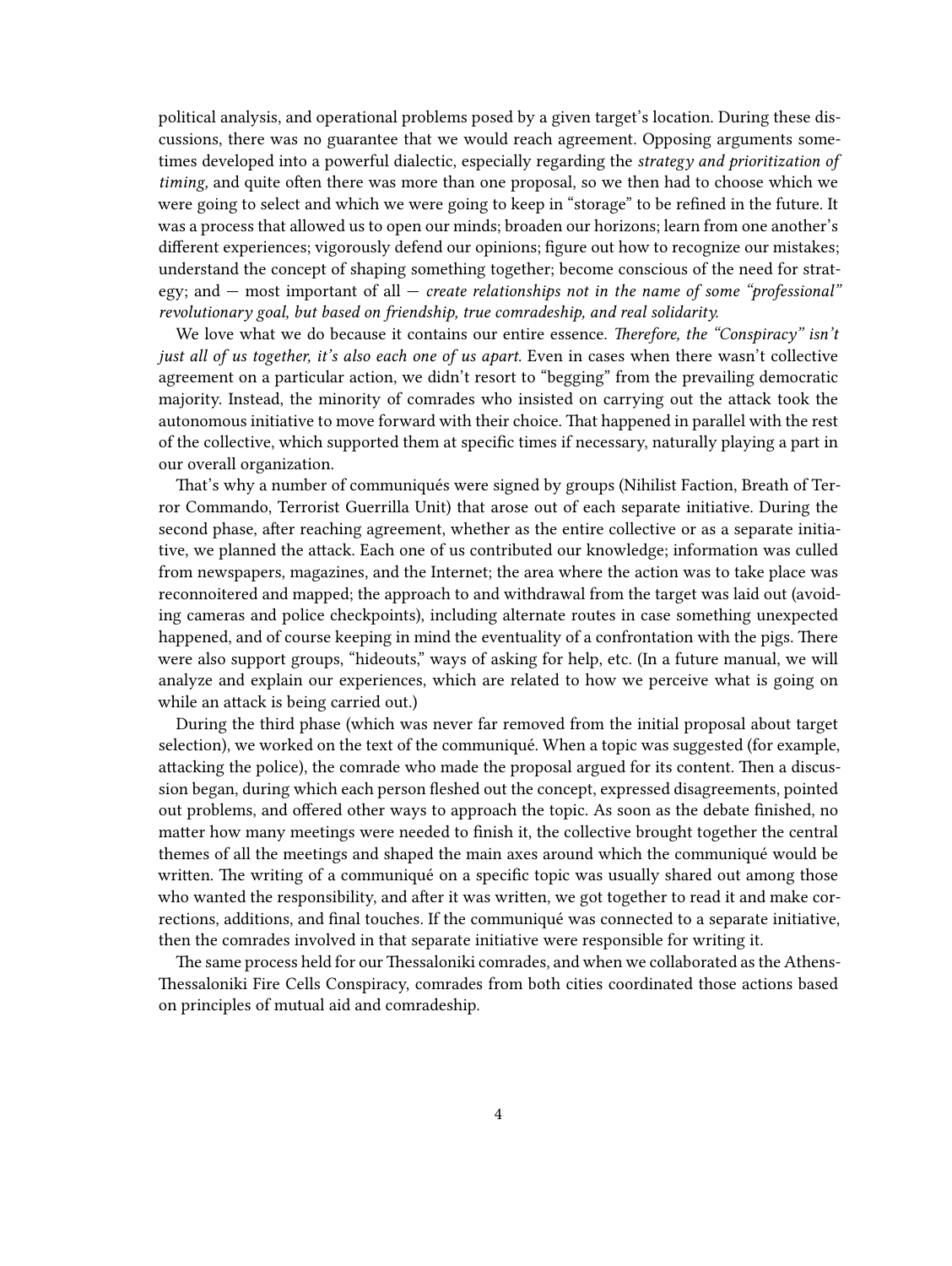## <span id="page-4-0"></span>**3. "Everyone Does Everything"**

Of course, we're well aware of the dangers lurking within each collective project that aspires to call itself antiauthoritarian — the appearance of informal hegemony and the reproduction of corrupt behavior, of which we are enemies. We feel that the purpose of power is to divide. *To eliminate the possibility of the emergence of any informal hierarchy within our group, we struck directly at the heart of specialization and roles as soon as they surfaced. We said: "Everyone does everything." Everyone can learn and devise ways to steal cars and motorcycles, fabricate license plates, forge ID cards and official documents, expropriate goods and money, target-shoot, and use firearms and explosives.*

Therefore, it was and continues to be important to us that the means and methods we use for our actions be straightforward and relatively simple to obtain and prepare, allowing them to spread and be used by anyone who decides to move toward the new urban guerrilla warfare. *These include gasoline, jerry cans, camping gas canisters, and candles that can easily be obtained at a supermarket, but also improvised timing mechanisms that — after the appropriate "research" in technical manuals and guides available on the Internet, plus a little innovative imagination anyone is capable of fabricating.*

We certainly aren't forgetting that, while "everyone does everything," each person also has their own separate abilities and personal inclinations, and it would be a mistake to gloss over those differences. With desire and mutual understanding as our guide, each of us undertook to do what we felt most capable of. For example, if someone was a good driver or a skillful thief, or perhaps had a knack for writing, that didn't mean their creative abilities would be suppressed in the name of some false collective homogeneity. *It was up to each comrade to offer their abilities and methodologies to the other comrades without making a "sacrifice" of their own participation,* and it was even better if that happened in the broadest possible way, going beyond the narrow context of the collective and facilitating access by the entirety of the antiauthoritarian current — for example, through the publication of practical guides like those released by some German comrades, which contain a number of different ways to make explosive devices.

*Additionally, our actions never involved fixed, immutable roles. Without resorting to the cyclical rotation of tasks, which recall compulsory work hours, all the comrades took advantage of a common foundation that allowed them to be able to execute any task at any time during an attack.*The process of improving your ability to use materials and techniques is naturally a continual process of selfeducation. Along those lines, we want to emphasize how crucial it is to simultaneously develop a group's operational capacity as well as its revolutionary viewpoint. At no point should the level of sterile operational capacity intensify without a corresponding intensification of thought and discourse, and the same obviously holds true for the converse. *We had no central committee to designate roles. There were only particular tasks within a specific plan — positions that changed according to the desires of the comrades who took part.*

#### <span id="page-4-1"></span>**4. Guerrillas for Life**

We've always felt that an organization doesn't necessarily have to be exclusive to the comrades who are part of it. Our action neither begins nor ends within the context of the group. The group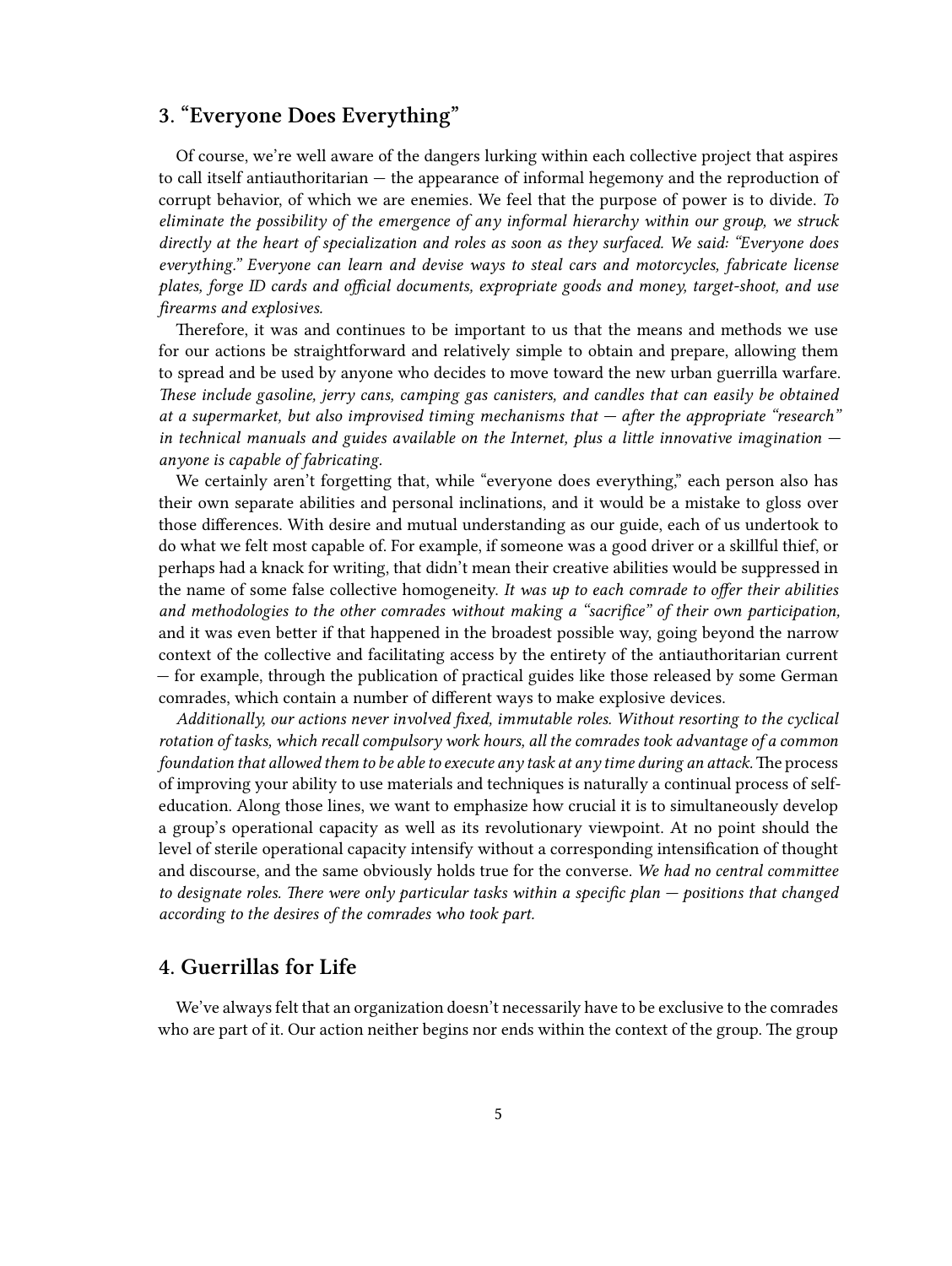is the means to revolution, not an end in itself. Because when the means become their own raison d'être, "diseases" begin to appear, like *vanguardism,* the *armed party,* and *exclusive orthodox truth.*

Through the *Fire Cells Conspiracy,* we say what we believe in, who we are, and what tendency we represent, but in no way do we say that someone has to precisely follow some so-called correct line or participate in our group in order to be recognized as a comrade.

Thus, we ourselves have also taken part in processes apart from the *Conspiracy,* like joining *coordinated action networks,* attending assemblies, participating in marches and demonstrations, supporting attacks and acts of sabotage, putting up posters, and painting slogans. But we never thought one thing was superior to another. *That's because the polymorphism of revolutionary war consists of an open and permanent commitment that has nothing to do with fetishized spectacle (embracing armed struggle as the only thing that matters) or accusatory fixations (insisting on the quantitative characteristic of "massiveness" as the criterion for revolutionary authenticity).* On the contrary, we position ourselves as enemies directly against the "polymorphism" of café gossip, speeches in university auditoriums, leadership roles, followers, and all those conservative fossils of dogmatism and habit that act as parasites within the anarchist milieu, wanting only to control young comrades, sabotage them, and prevent them from creating their own autonomous evolutionary path through the revolutionary process.

We believe that the concept of the *anarchist urban guerrilla* isn't a separate identity one assumes only while engaging in armed attack. Rather, we feel it's a matter of *merging each person's private and public life* in the context of total liberation. *We aren't anarchists only when we throw a Molotov at a riot police van, carry out expropriations, or plant an explosive device. We're also anarchists when we talk to our friends, take care of our comrades, have fun, and fall in love.*

*We aren't enlisted soldiers whose duty is revolution. We are guerrillas of pleasure who view the connection between rebellion and life as a prerequisite for taking action.* We don't believe in any "correct line" to follow. During the past two years, for example, new urban guerrilla groups frequently posed the issue of robberies and expropriations from the banking machinery as yet another attack on the system. Their communiqués and claims of responsibility are powerful propaganda for *the rejection of work via holdups and robberies directed at the belly of the capitalist beast — the banks — with the goal being individual liberation from the eight-hour blackmail of wageslavery on the one hand, and collective appropriation of and direct access to money for infrastructural needs and revolutionary projects on the other.*

We are exiting the scene of urban guerrilla warfare's past ethical fixations, which rarely took a public position on the issue of revolutionary bank robbery. We feel that there is now plenty of new urban guerrilla discourse and practice that opposes  $-$  in a clearly attacking way  $-$  the bosses' work ethic as well as the predatory banking machinery, *proposing armed expropriation as a liberatory act, and obviously not as a way to get rich.*

Nevertheless, we don't consider the expropriation of banks to be a prerequisite for someone's participation in the new guerrilla war. *There is one revolution, but there are thousands of ways in which one can take revolutionary action.* Other comrades might choose to carry out collective expropriations from the temples of consumerism (supermarkets, shopping malls) in order to individually recover what's been "stolen" and use those things to meet each person's material needs, thereby avoiding having to say "good morning" to a boss or take orders from some superior. Still others might participate in grassroots unions, keeping their conscience honed — like a sharp knife — for the war that finally abolishes every form of work that enriches the bosses while impoverishing our dignity.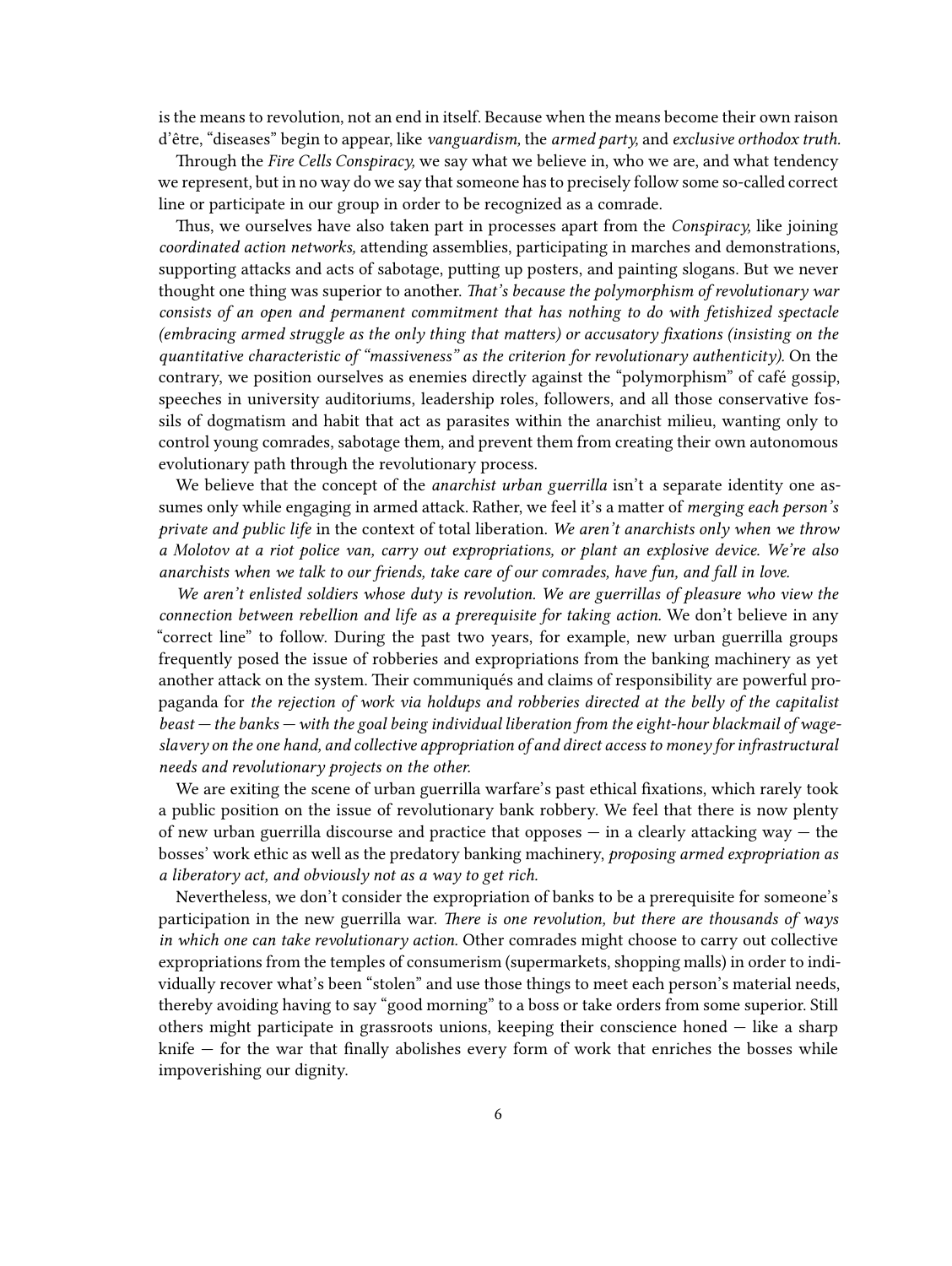We feel the same way about *voluntarily "disappearing" to go underground.* The fetishization of illegalism doesn't inspire us. We want everyone to act in accordance with their needs and desires. Each choice naturally has its own qualities and virtues as well as its disadvantages. It's true that when a group voluntarily chooses to go underground ("disappearance" from the environment of family and friends, false papers, etc.), that certainly shields them from the eyes of the enemy. But at the same time, their social connection to the wider radical milieu is cut, and to a certain point they lose a sense of interaction. Of course, the same doesn't apply when there are objective reasons for going underground (arrest warrants, a price on one's head), in which case *clandestinity is the attacking refuge* of those caught in the crosshairs of the law. This creates a parallel need for the existence of *support infrastructure,* both among guerrilla groups themselves as well as within the wider antiauthoritarian milieu, *that will "cover" the tracks of wanted comrades.* Prerequisites would be a certain *complicity* and *discretion,* which concepts are frequently seen as "outdated" but in our opinion should once again be launched piercingly into battle. If comrades from a guerrilla group engage in regular above-ground interaction — participating in movement meetings and processes, taking part in debates, and creating projects with others that address shared concerns — then *the hermetic nature of the guerrilla group* should clearly be protected from open ears and big mouths. *Therefore, it's general attitude also must be one of discretion in order to circumvent the deafening exaggerations that can turn it into a "magnet" for bastards from antiterrorist squads and the police.* Taking a page from our own self-critique, we must mention the fact that many of us behaved completely opposite to the above, which — along with the viciousness of certain conduct originating within the anarchist milieu — "guided" a number of police operations right to us. In any case, self-critique lays down solid ground from which to develop oneself and offer explanations, but the current text isn't appropriate for that. We'll return to it in the future.

## <span id="page-6-0"></span>**5. The First Phase of the Conspiracy and the Proposal for the "New Conspiracy"**

*The guerrilla has finally escaped the pages of books dealing with decades past and taken to the streets with ferocity. Because the urban guerrilla doesn't offer utopian freedom. She allows access to immediate freedom.* Accordingly, each person begins to define herself and liberate herself from *society's passivity.*

There is now noise everywhere  $-$  the marvelous noise of widespread destruction  $-$  as well as the requisite revolutionary discourse to follow bombings against targets that serve domination. A determined armada of anarchist groups is setting fire to tranquility in the middle of the night, groups with names that reflect the "menu" they offer the system (in Athens: Deviant Behavior for the Spread of Revolutionary Terrorism, Warriors from the Abyss/Terrorist Complicity, Revolutionary Conscience Combatants, Lambros Fountas Guerrilla Formation; in Thessaloniki: Chaos Warriors, Attacking Solidarity Cell, Arson Attack Cell, Schemers for Nighttime Disorder, Fire to the Borders Cell, Combative Conscience Cell, Revolutionary Solidarity Cell, etc.). Many of these groups are also experimenting with a *new international liberatory project* as accomplices in the alliance known as the *International Revolutionary Front/Informal Anarchist Federation.*

Those of us who have taken responsibility as members of the Fire Cells Conspiracy are not intimidated by the dozens of years in prison the courts have in store for us. To begin with, we are creating an *active collective inside prison.*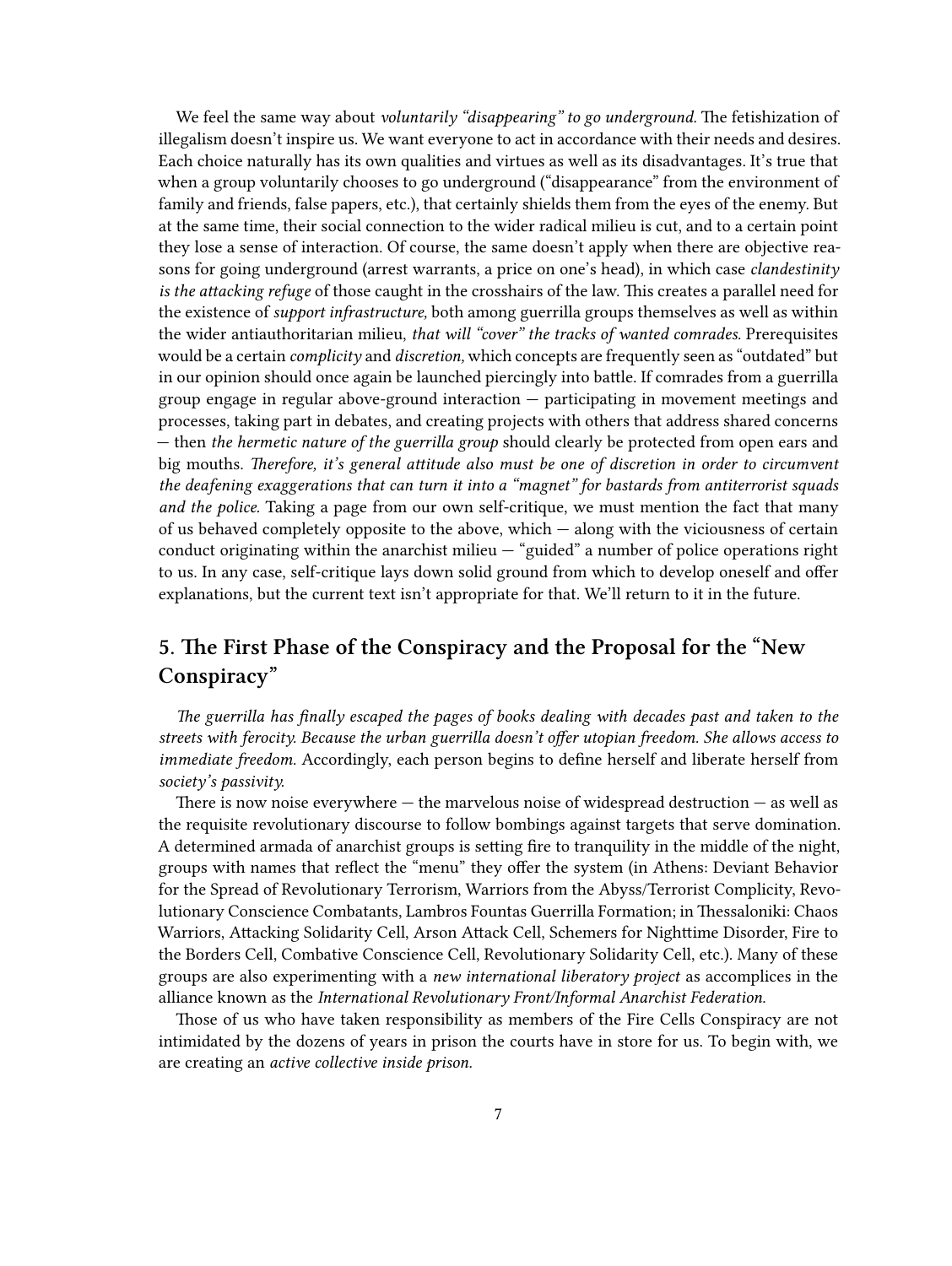*We know that, for us, the opening phase of the struggle has been completed. However, we also know that nothing is over. The Conspiracy will not remain disarmed. It will continue to be a valid commitment in prison, as well as an open proposal to the antagonistic sector of the metropolis.*

The *Fire Cells Conspiracy* proved itself as *a network of cells, just like its name suggests.* Right now, we're not attempting to go over its operational record. We simply want to clarify its political perspective.

We feel that *committing to a new Conspiracy* most closely approaches the essence of the word, so *we are opening up that possibility by making a proposal* for a new Conspiracy comprising a diffuse, invisible network of cells that have no reason to meet in person, yet through their actions and discourse recognize one another as comrades in the same *political crime: the subversion of Law and Order. This Conspiracy would consist of individuals and cells that take action, whether autonomous or coordinated (through call-outs and communiqués), without needing to agree on every single position and specific reference point (e.g., nihilism, individualism). Instead, they would connect on the basis of mutual aid focused on three key points.*

*The first point we are proposing in this informal debate is agreement on the choice of direct action using any means capable of damaging enemy infrastructure.* Without any hierarchization of methods of violence, comrades can choose from rocks to Kalashnikovs. However, direct action on its own is just another entry on the police blotter, so it should be accompanied by a *corresponding communiqué* from the given cell or individual claiming responsibility and explaining the reasons behind the attack, thus spreading revolutionary discourse. The pen and the pistol are made from the same metal. *Here, let's note that the Conspiracy of the period that is now over never dismissed any incendiary method in its arsenal.* It would be disingenuous of us if some young comrade thought that using the name of a *new "Conspiracy"* was conditioned by the use of supposedly superior methods (e.g., explosives). *The new urban guerrilla warfare depends much less on operational methods than it does on our decision to attack power.*

*The second key point of agreement is to wage war against the state while simultaneously engaging in a pointed critique of society.* Since we are revolutionary anarchists, we don't just talk about the misfortune caused by power and the ruling oligarchy. We also exercise a more comprehensive critique of the way in which the oppressed accept and propagate the promises of happiness and consumerism offered by their bosses.

The fact that we engage in *struggle against the state* doesn't mean we blind ourselves to the diffuse complex of power that administers contemporary interpersonal relationships. Antiauthoritarian discourse frequently alters and generalizes a concept like the state, relieving the rest of the people who constitute society of their responsibility. In doing so, it creates a sterilized viewpoint that treats entire social sectors as revolutionary subjects, whether called proletariat or oppressed, without revealing the individual responsibility each one of us assumes in the enslavement of our lives.

The state is not a fortress. You won't find any door that leads you to some kind of machine or engine that can be turned off by throwing a switch. The state is not a monster you can kill with a stake through the heart. It's something quite different. We could compare it to a system: a network comprising thousands of machines and switches. This network doesn't impose itself on society from above. It spreads throughout society from within. It even extends to the sphere of private life, reaching into and touching our emotions at a cellular level. It molds conscience and is molded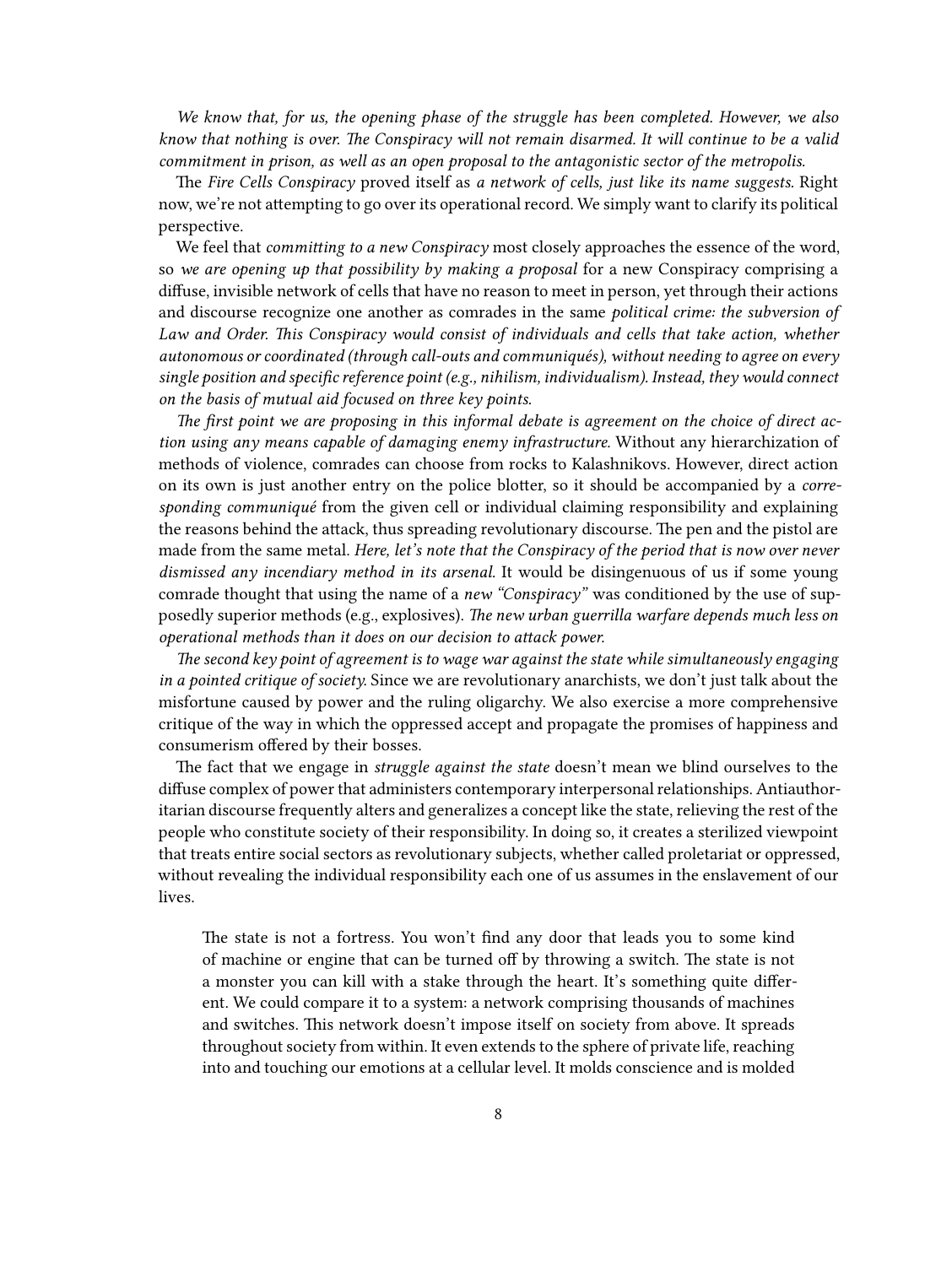by it. It connects and unites society, which in turn nourishes and sanctifies it in a continuous exchange of values and standards. In this game, there are no spectators. Each one of us plays an active role.

— Costas Pappas, *No Going Back*

The enemy can be found in every mouth that speaks the language of domination. It is not exclusive to one or another race or social class. *It doesn't just consist of rulers and the whole potbellied suit-and-tie dictatorship. It is also the proletarian who aspires to be a boss, the oppressed whose mouth spits nationalist poison, the immigrant who glorifies life in western civilization but behaves like a little dictator among his own people, the prisoner who rats out others to the guards, every mentality that welcomes power, and every conscience that tolerates it.*

We don't believe in an ideology of victimization in which the state takes all the blame. The great empires weren't just built on oppression. They were also built on the consent of the applauding masses in the timeless Roman arenas of every dictator. To us, the revolutionary subject is each one who liberates herself from the obligations of the present, questions the dominant order of things, and takes part in the criminal quest for freedom.

As the *first phase of the Conspiracy,* we have no interest in representing anyone, and we don't take action in the name of any class or as defenders of "oppressed society." The subject is us, because each rebel is a revolutionary subject in a revolution that always speaks in the first person to ultimately build a genuine collective "we."

*The third key point of agreement in our proposal regarding the formation of a new Conspiracy is international revolutionary solidarity.* In truth, our desire to apply all of ourselves to creating moments of attack on the world order may cost some of us our lives, with many of us winding up in prison. "We" doesn't refer to the Conspiracy or any other organization. It refers to every insurgent, whether they are part of a guerrilla group or taking action individually on their path to freedom. As the first phase of the Conspiracy, our desire and our proposal to every new cell is that the full force of revolutionary solidarity be expressed  $-$  a solidarity that cries out through texts, armed actions, attacks, and sabotage to reach the ears of persecuted and imprisoned comrades, no matter how far away they may be.

*The solidarity we're talking about doesn't require those showing solidarity to express absolute political identification with the accused. It is simply a shared acknowledgment that we are on the same side of the barricades* and that we recognize one another in the struggle, like another knife stuck in power's gut. We therefore also propose support for the *Informal Anarchist Federation/ International Revolutionary Front,* so that it can function — as demonstrated by the *Italian FAI comrades* — as an engine of propulsion.

From this point on, any comrade who agrees (obviously without having to identify herself) with these three key points of the *informal agreement* we are proposing *can — if she wants — use the name Fire Cells Conspiracy in connection with the autonomous cell she is part of.* Just like the *Dutch comrades* who, without us knowing one another personally but within the framework of consistency between discourse and practice, attacked the infrastructure of domination (arson and cyber attacks against Rabobank) and claimed responsibility as the *Fire Cells Conspiracy (Dutch Cell).*

We feel that a *network of such cells, devoid of centralized structure,* will be capable of far exceeding the limits of individual plans while exploring the real possibilities of *revolutionary coordination among autonomous minority structures.* These structures — without knowing one another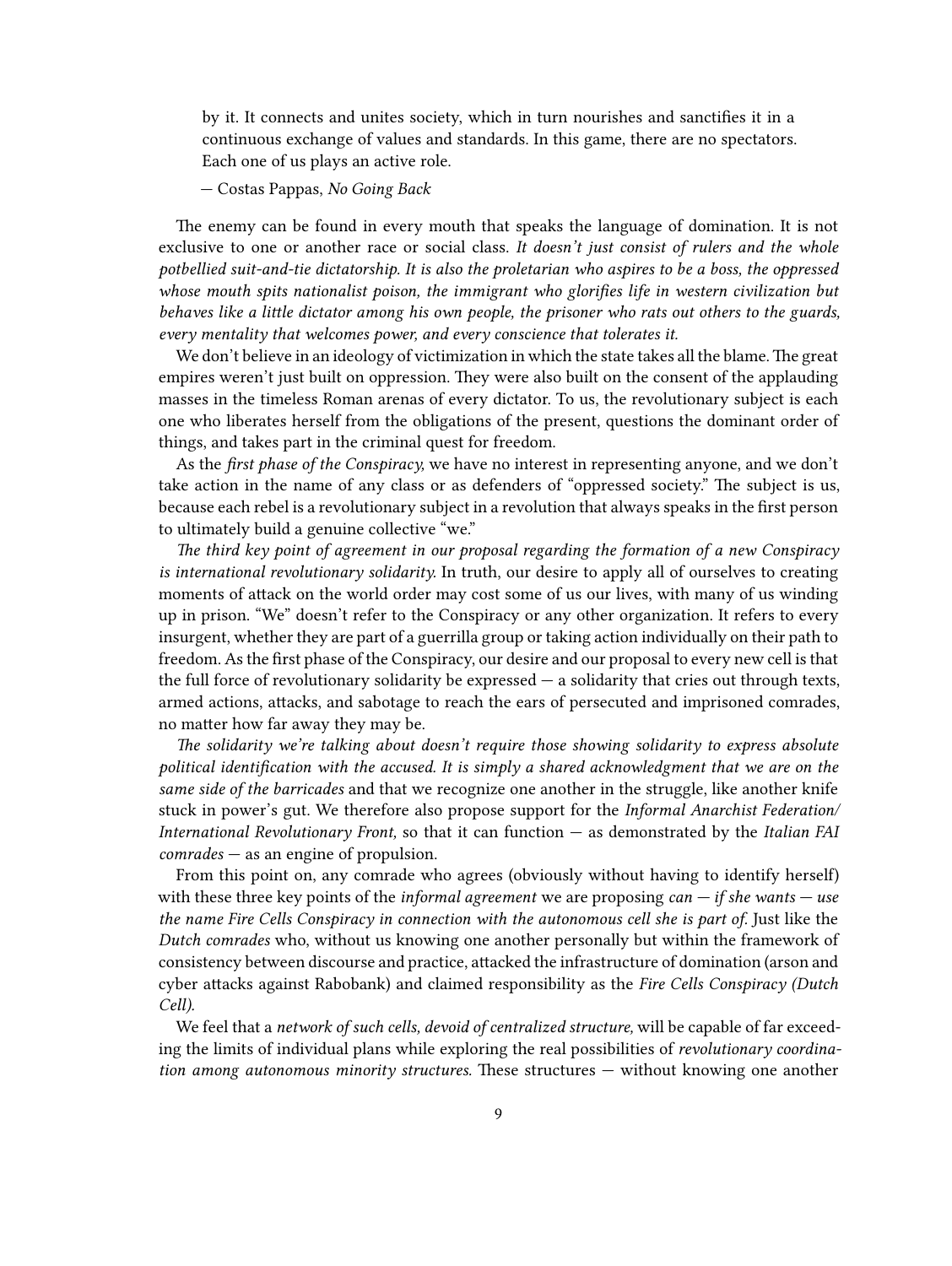personally — will in turn be able to organize *arson and bombing campaigns throughout Greece, but also on an international level, communicating through their claims of responsibility.*

Since we live in suspicious times, we should clarify something. Actions claimed using the Fire Cells Conspiracy name that aren't consistent with any of the points we've laid out and don't take the necessary precautions to prevent "damage" to anything other than the target of the sabotage will definitely arouse our suspicion, given the likelihood that they will have been hatched by the state.

Returning to our proposal, "anonymity" with regard to personal contact will reinforce the closed nature of the autonomous cells, making it more difficult for the police to "compromise" them. Even the arrest of one entire cell that forms part of the new Conspiracy wouldn't lead the persecuting authorities to the other cells, thereby avoiding the well-known domino effects that took place in our time.

In the past, the fact that that we *first-phase comrades* may not have been involved in certain incidents never stopped us from publicly expressing our support or our critique, and the same applies to the present if new comrades choose to use the organization's name. Without needing to know one another, through the communiqués that accompany attacks we can begin an open debate on reflections and problems that, even if viewed through different lenses, are certainly focused on the same direction: revolution.

*Consequently, we first-phase comrades are now assuming responsibility for the discourse we generate inside prison by signing as the Fire Cells Conspiracy, followed by our names.*

The new "Conspiracy" will maintain and safeguard its customary independence, writing its own history of struggle. This significant continuation will surely connect the dots on the map of rebellion, sweeping them toward the final destination of revolution.

### <span id="page-9-0"></span>**6. The Epilogue Has Yet to Be Written**

Through our actions, we are propagating a revolution that touches us directly, while also contributing to the destruction of this bourgeois society. *The goal is not just to tear down the idols of power, but to completely overturn current ideas about material pleasure and the hopes behind it.*

We know our quest connects us to many other people around the world, and via this pamphlet we want to send them our warmest regards: the Fire Cells Conspiracy in the Netherlands; the FAI in Italy; the Práxedis G. Guerrero Autonomous Cells for Immediate Revolution and the ELF/ALF in Mexico; the ELF in Russia; the anarchists in Bristol, Argentina, and Turkey; the Autonome Gruppen in Germany; the September 8 Vengeance Commando in Chile; the comrades in Switzerland, Poland, Spain, and London; and everyone we've left out, wherever the rejection of this world is in bloom.

This text has no epilogue, because praxis will always continue to nourish and transform itself. We're just making a quick stop, concluding with a few words someone once said:

It's an astonishing moment when the attack on the world order is set in motion. Even at the very beginning  $-$  which was almost imperceptible  $-$  we already knew that very soon, no matter what happened, nothing would be the same as before. It's a charge that starts slowly, quickens its pace, passes the point of no return, and irrevocably detonates what once seemed impregnable — so solid and protected, yet nevertheless destined to fall, demolished by strife and disorder… On this path of ours,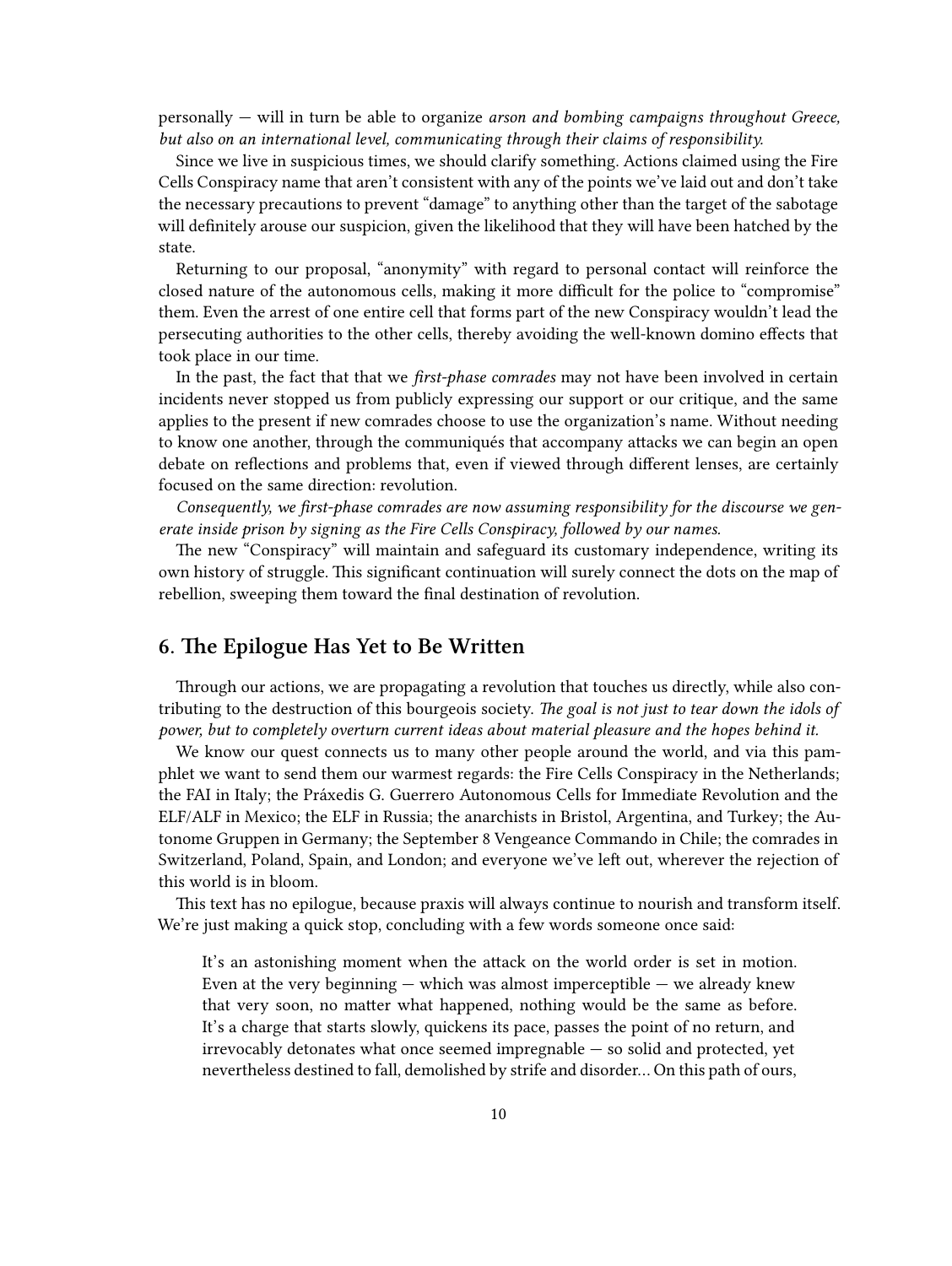many were killed or arrested, and some are still in enemy hands. Others strayed from the battle or were wounded, never to appear again. Still others lacked courage and retreated. *But I must say that our group never wavered, even when it had to face the very heart of destruction.*

— *Fire Cells Conspiracy:* Gerasimos Tsakalos, Olga Economidou, Haris Hatzimichelakis, Christos Tsakalos, Giorgos Nikolopoulos, Michalis Nikolopoulos, Damiano Bolano, Panayiotis Argyrou, Giorgos Polydoras